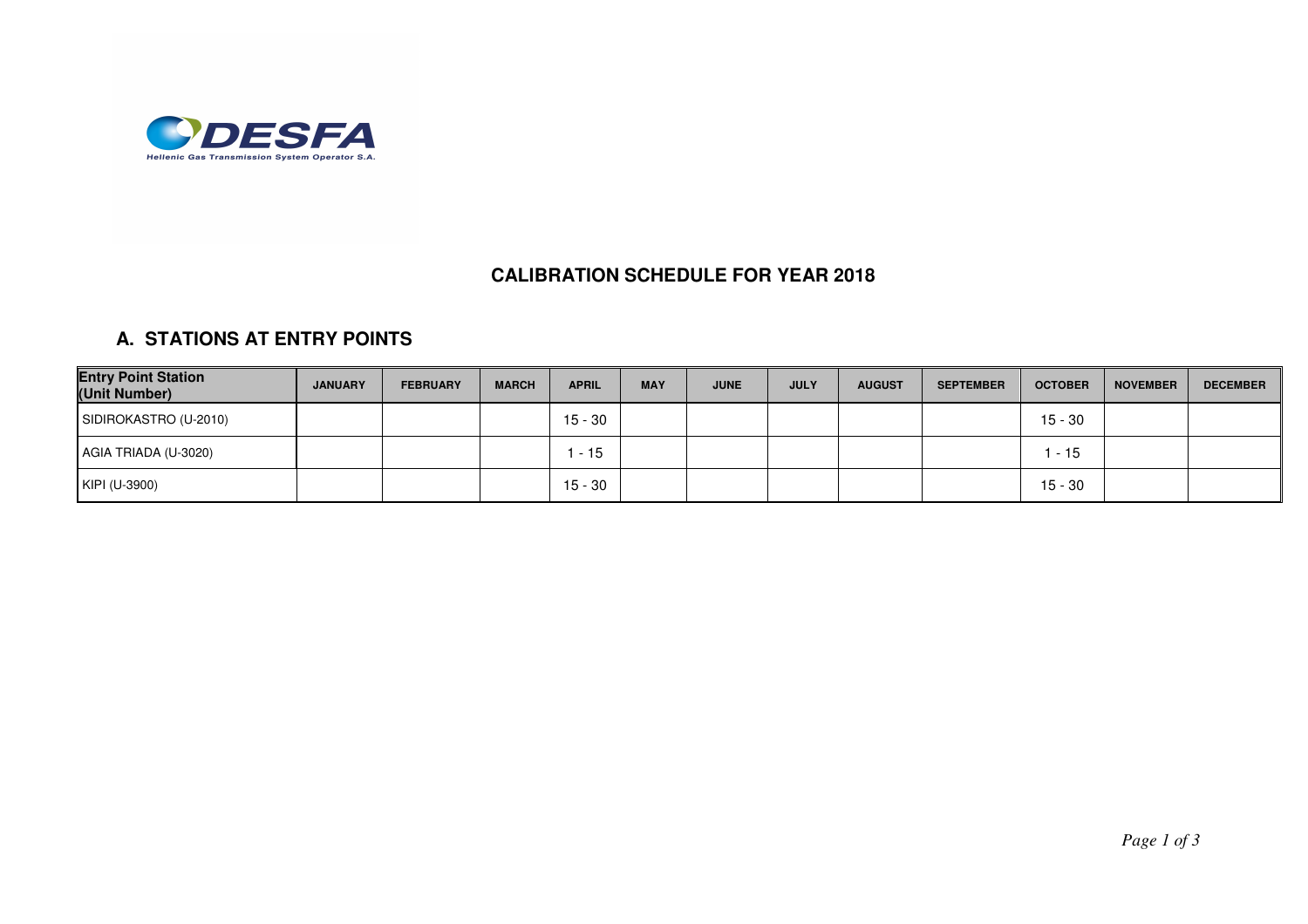## **B. STATIONS AT EXIT POINTS**

| <b>Exit Point Station</b><br>(Unit Number) | <b>JANUARY</b> | <b>FEBRUARY</b> | <b>MARCH</b> | <b>APRIL</b> | <b>MAY</b> | <b>JUNE</b> | <b>JULY</b> | <b>AUGUST</b> | <b>SEPTEMBER</b> | <b>OCTOBER</b> | <b>NOVEMBER</b> | <b>DECEMBER</b> |
|--------------------------------------------|----------------|-----------------|--------------|--------------|------------|-------------|-------------|---------------|------------------|----------------|-----------------|-----------------|
| PPC LAVRIO (U-3430)                        |                |                 | $1 - 15$     |              |            |             | $1 - 15$    |               |                  |                | $1 - 15$        |                 |
| PPC KERATSINI (U-3090)                     |                |                 |              |              | $15 - 30$  |             |             |               |                  |                | $15 - 30$       |                 |
| THRIASSIO (U-2960)                         |                |                 |              |              | $1 - 15$   |             |             |               |                  |                | $1 - 15$        |                 |
| PPC ALIVERI (U-6370)                       | $15 - 30$      |                 |              |              |            |             | $15 - 30$   |               |                  |                |                 |                 |
| ATHENS WEST (U-2990)                       |                |                 |              |              |            | $15 - 30$   |             |               |                  |                |                 | $15 - 30$       |
| ATHENS NORTH (U-2910)                      |                |                 |              | $1 - 15$     |            |             |             |               |                  | $1 - 15$       |                 |                 |
| ATHENS EAST (U-2940)                       |                |                 |              | $1 - 15$     |            |             |             |               |                  | $1 - 15$       |                 |                 |
| ATHENS ELDA (U-2970)                       |                | $1 - 15$        |              |              |            |             |             | $1 - 15$      |                  |                |                 |                 |
| INOFYTA (U-2880)                           |                |                 |              |              |            | $1 - 15$    |             |               |                  |                |                 | $1 - 15$        |
| HERONAS (U-6020)                           |                |                 | $15 - 30$    |              |            |             |             |               | $15 - 30$        |                |                 |                 |
| <b>HERON B (U-6030)</b>                    |                |                 | $15 - 30$    |              |            |             |             |               | $15 - 30$        |                |                 |                 |
| THISVI (U-6650)                            | $15 - 30$      |                 |              |              |            |             | $15 - 30$   |               |                  |                |                 |                 |
| MARKOPOULO (U-3460)                        |                |                 |              |              | $15 - 30$  |             |             |               |                  |                | $15 - 30$       |                 |
| AdG (U-2820)                               |                |                 |              |              |            | $1 - 15$    |             |               |                  |                |                 | $1 - 15$        |
| AdG B (U-2830)                             |                |                 |              |              |            | $1 - 15$    |             |               |                  |                |                 | $1 - 15$        |
| AdG III (TM1/TM5)                          |                |                 |              |              |            | $1 - 15$    |             |               |                  |                |                 | $1 - 15$        |
| MOTOR OIL (U-7130)                         | $1 - 15$       |                 |              |              |            |             | $1 - 15$    |               |                  |                |                 |                 |
| MOTOR OIL B (U-7140)                       | $1 - 15$       |                 |              |              |            |             | $1 - 15$    |               |                  |                |                 |                 |
| PPC MEGALOPOLI (U-7320)                    | $15 - 30$      |                 |              |              |            |             | 15-30       |               |                  |                |                 |                 |
| AG. THEODOROI (U-7045)                     |                |                 |              | $1 - 15$     |            |             |             |               |                  | $1 - 15$       |                 |                 |
| <b>VOLOS (U-2680)</b>                      |                |                 |              |              | $15 - 30$  |             |             |               |                  |                | $15 - 30$       |                 |
| LARISSA NORTH (U-2520)                     |                |                 |              |              | $15 - 30$  |             |             |               |                  |                | $15 - 30$       |                 |

*Page 2 of 3*